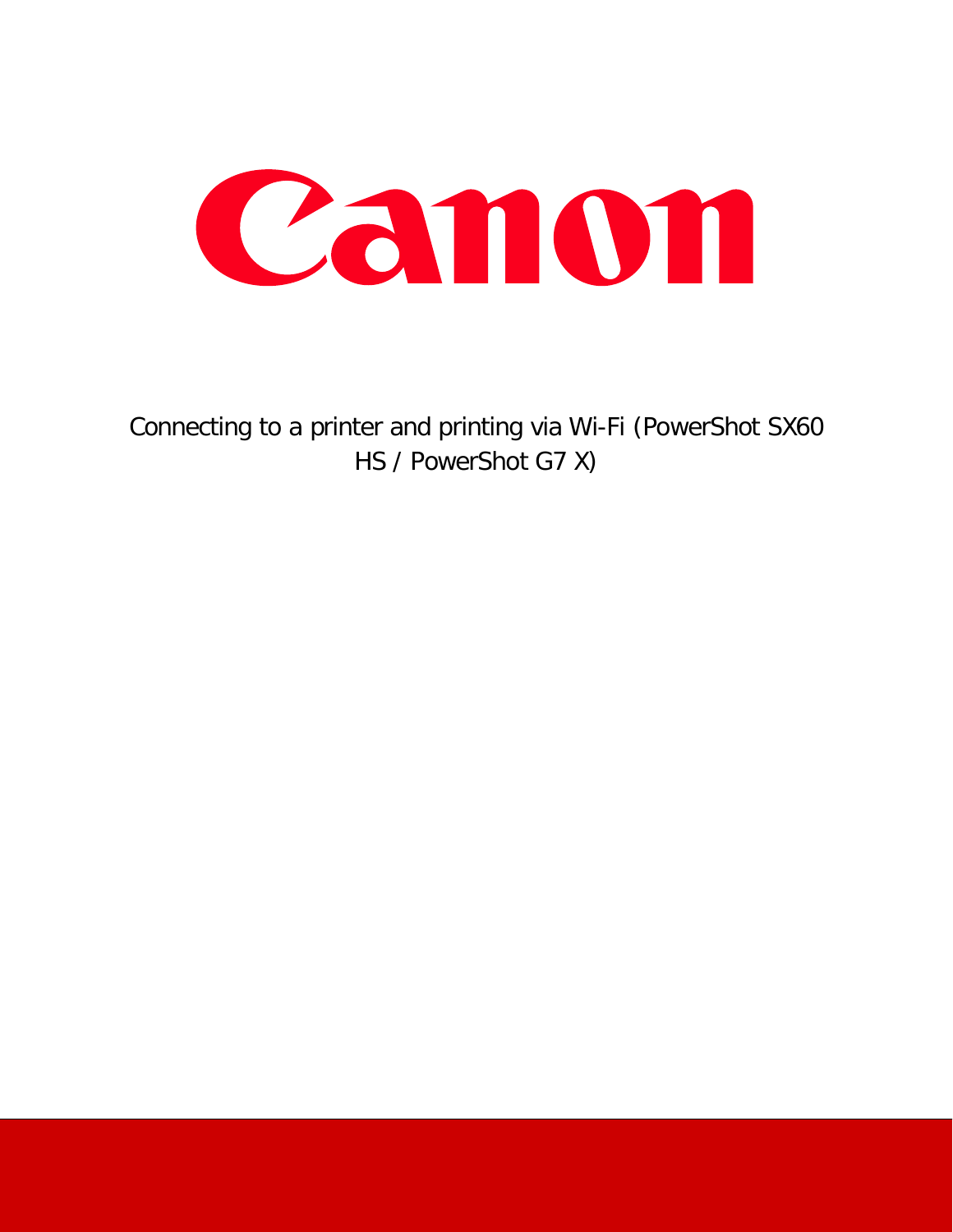You can connect your camera to a printer and print using Wi-Fi.

When establishing a wireless connection with a printer, you can either use the camera as an access point (Camera Access Point Mode) or use another access point.

IMPORTANT

- This camera requires a PrintBridge-compatible printer (supporting DPS over IP) for printing via Wi-Fi.
- The position and shape of the operation buttons, screens displayed, and setting items may differ according to the model you use.

**NOTE** 

- Connections require that a memory card with saved images be inthe camera.
- Follow these instructions when using the camera as an access point.

To connect using another access point, please refer to Sending images to a computer (Wi-Fi function).

Connecting your camera and printer via Wi-Fi

Register the printer you want to connect to using Wi-Fi.

1. Press the <Playback> ( $\Box$ ) button to turn the camera on.

2. Press the  $[$   $($ ( $\uparrow$ <sup>)</sup> $)$ <sub>)</sub> button.

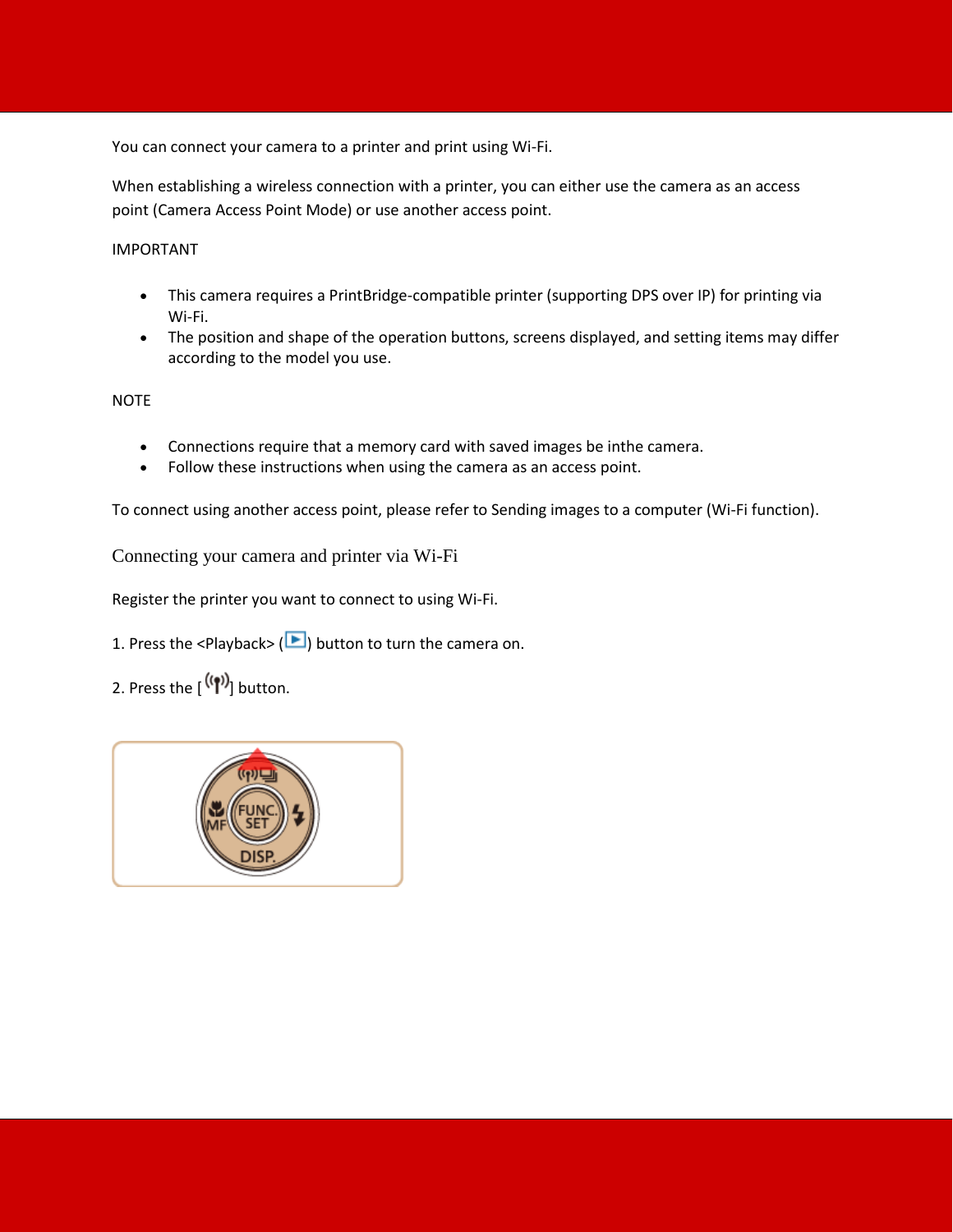## NOTE

When making Wi-Fi settings for the first time, a screen will appear for you to register a nickname for the camera.

This nickname will be displayed on the screen of target devices when connecting to other devices via Wi-Fi.



• Press the <FUNC./SET> ( $\bigcirc$ ) button to access the keyboard, and use it to enter a nickname for the camera.

3. Press the < $\blacktriangle$ >< $\blacktriangledown$ < $\blacktriangle$  < $\blacktriangledown$  buttons, to choose [ $\Box$ ], and then press the <FUNC./SET> $(\odotledast)$ button.

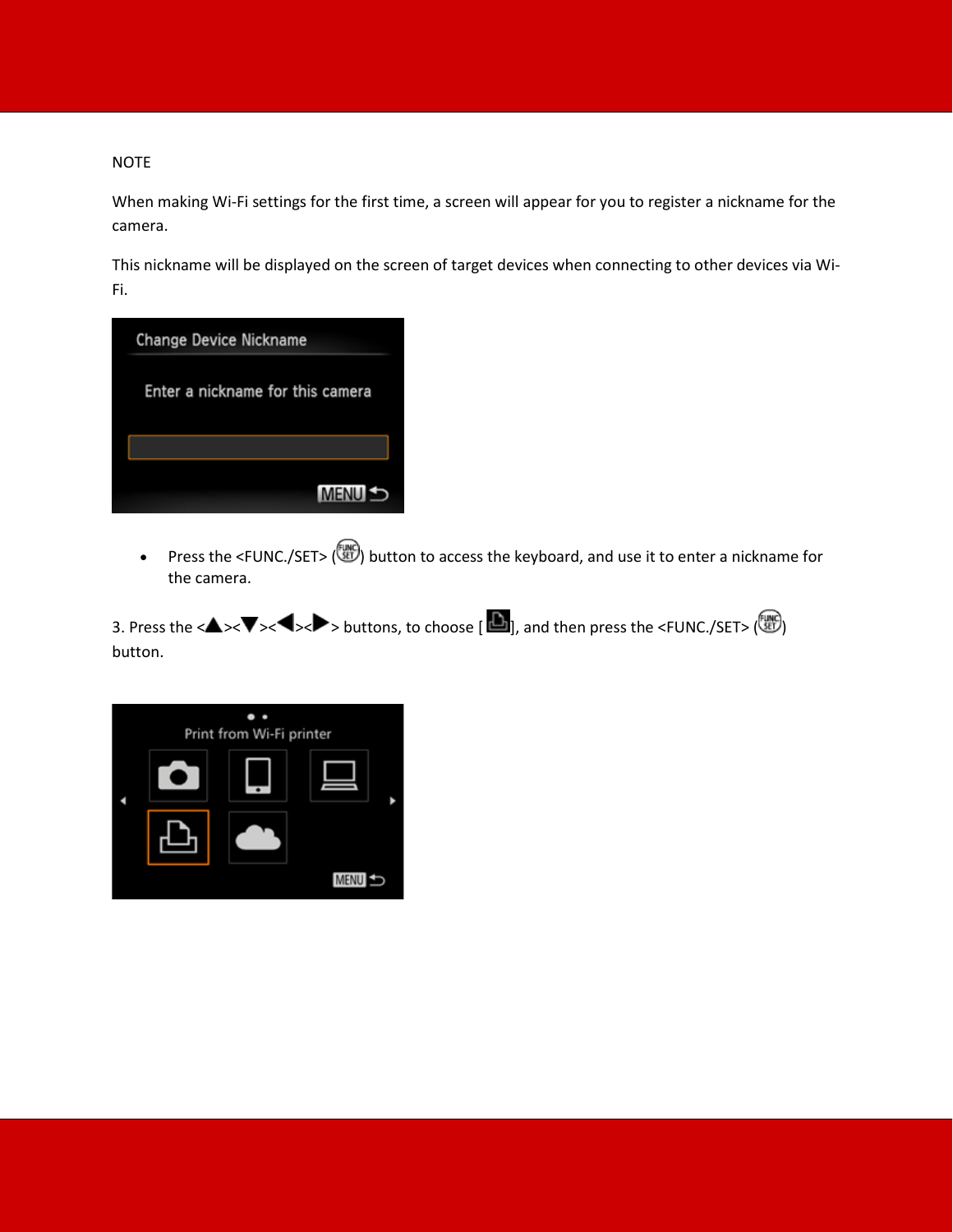4. Press the <<>  $\blacktriangleright$  >buttons to choose [Add a Device], and then press the <FUNC./SET> ( $\bigcirc$ ) button.

|  | Select a Device |              |
|--|-----------------|--------------|
|  | Add a Device    |              |
|  | Edit a Device   |              |
|  |                 |              |
|  |                 |              |
|  |                 |              |
|  |                 | <b>MENII</b> |

NOTE

- Once a printer is added, the printer name will be displayed on the screen in step 4. To connect to a printer again, simply choose the printer name from the list.
- Once you have connected to devices via the Wi-Fi menu, recent destinations will be listed first when you access the Wi-Fi menu. You can easily connect again by pressing the  $\langle \blacktriangle \rangle$ buttons to choose the device and then pressing the  $\langle \mathcal{L} \rangle$  button. To add a new device, display the device selection screen by pressing the  $\langle \bullet \rangle$   $\rightarrow$  buttons, and then configure the setting. If you prefer not to display recent target devices, choose MENU >  $[\blacksquare \blacksquare]$  tab > [Wi-Fi Settings] > [Target History] > [Off].
- 5. Choose the displayed SSID (network name) from the printer's Wi-Fi setting menu.

| Waiting to connect                                     |                       |  |  |  |  |
|--------------------------------------------------------|-----------------------|--|--|--|--|
| Connect target device to the<br>displayed access point |                       |  |  |  |  |
|                                                        |                       |  |  |  |  |
| Cancel                                                 | <b>Switch Network</b> |  |  |  |  |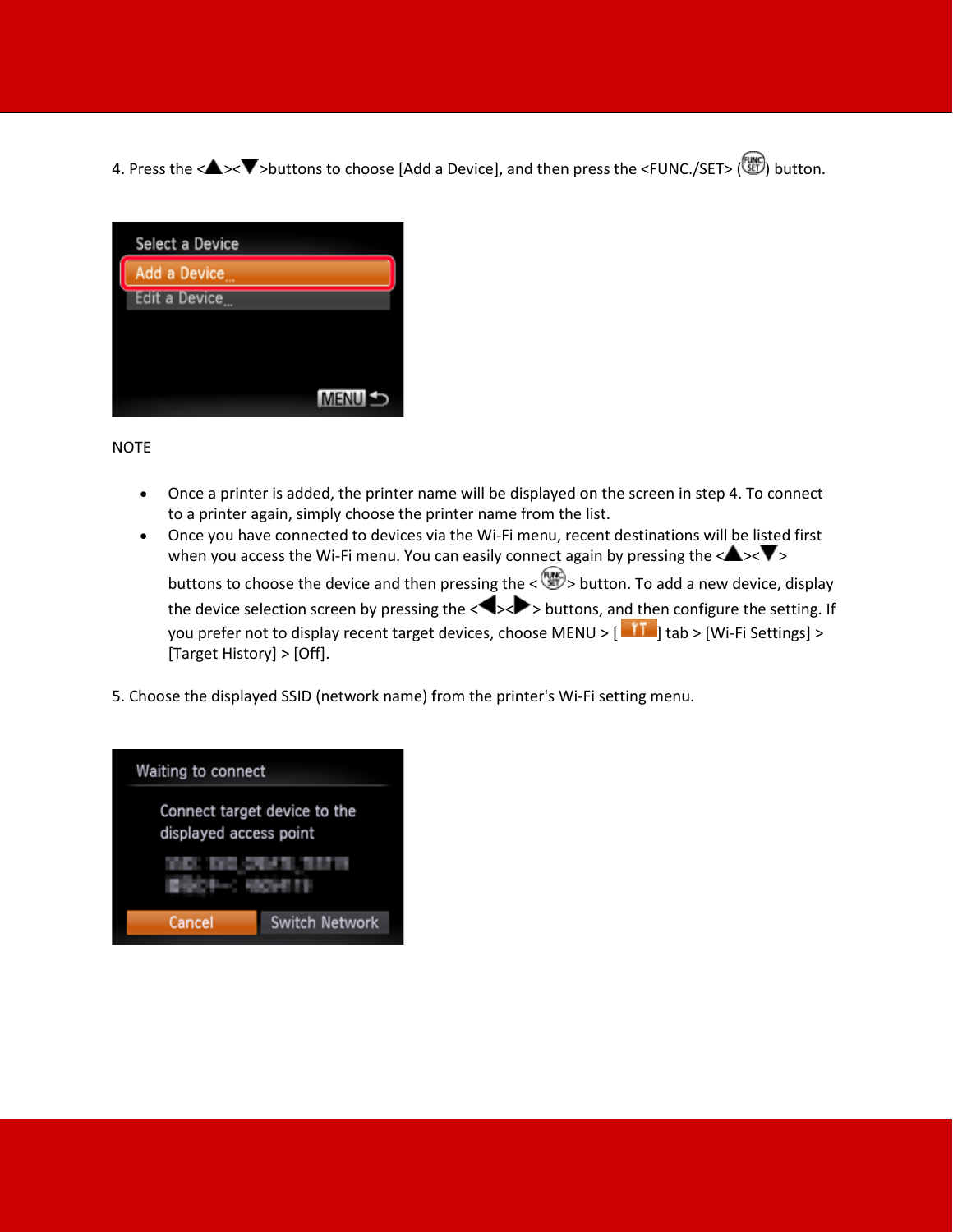6. Once the printer is ready for the connection, the printers name will be displayed on the camera.

Press the <FUNC./SET> (4) button.

• The printer is added and the printing screen appears.

| Select a Device |              |
|-----------------|--------------|
| Refresh         |              |
|                 |              |
|                 |              |
| Search complete | <b>MENUS</b> |

Printing Images

7. Press the < >< > buttons to choose an image, and then press the <FUNC./SET> ( ) button to access the printing screen.

8. The screen for specifying the print settings appears.



 $\Phi$ Press the < $\blacktriangleright$  > buttons to choose the number of prints.

If you want to print the shooting date, press the  $2\langle \blacklozenge \rangle$  buttons to set the date.

Then, choose 3 [Paper Settings].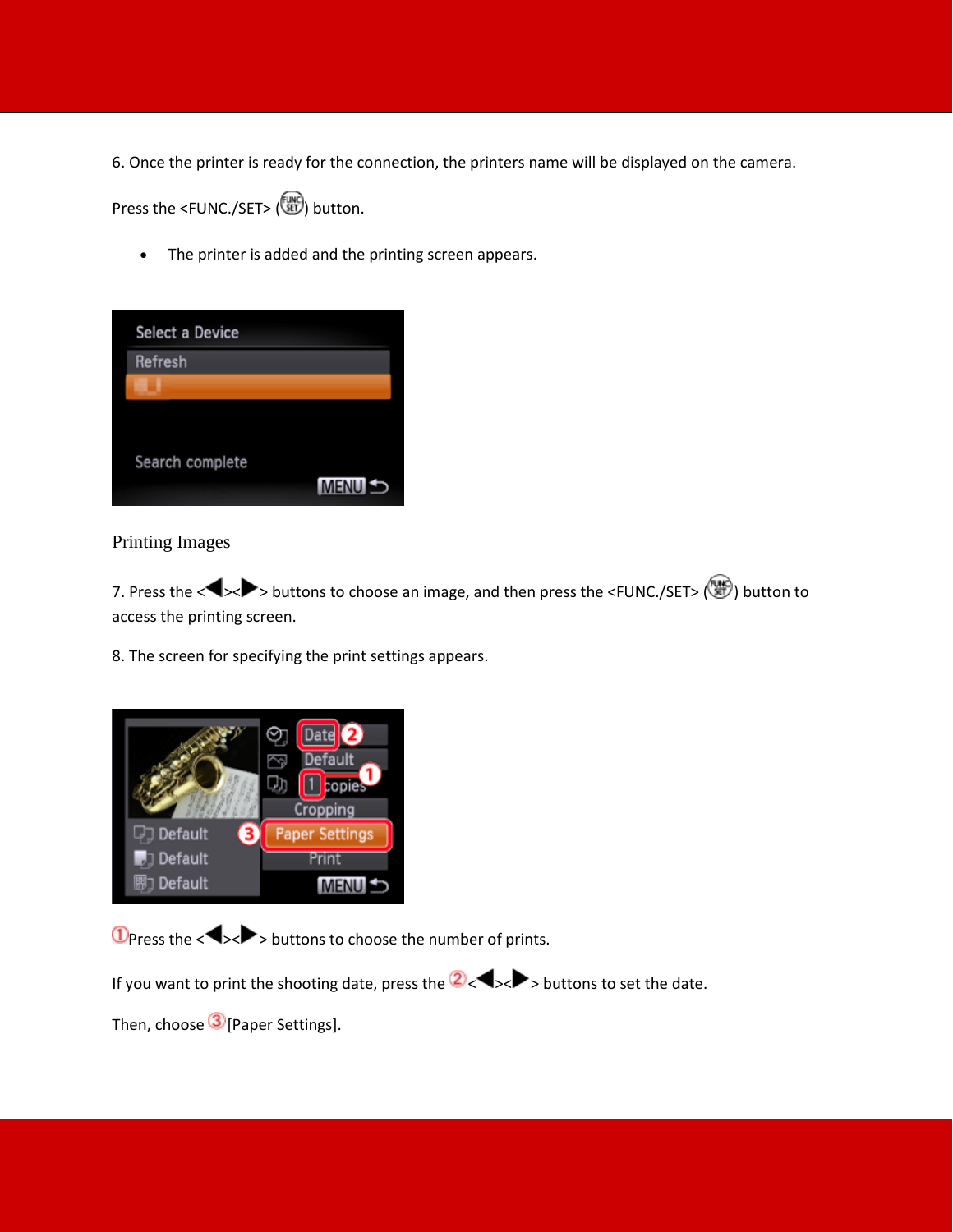9. The screen for setting the paper size appears.



**1** Press the < $\blacktriangle$ >< $\blacktriangledown$  buttons to choose the paper size, and then press the  $\blacktriangle$  <FUNC./SET> ( $\binom{m}{2}$ ) button.

([9x13cm] has been selected in the example image above.)

10. The screen for setting the paper type appears.

| Paper Type           |
|----------------------|
|                      |
|                      |
|                      |
|                      |
|                      |
| <b>SET Next</b><br>2 |
|                      |

**1** Press the < $\blacktriangle$ >< $\blacktriangledown$  buttons to choose the paper type, and then press the  $\blacktriangle$  <FUNC./SET> ( $\binom{m}{2}$ ) button.

([Photo] has been selected in the example image above.)